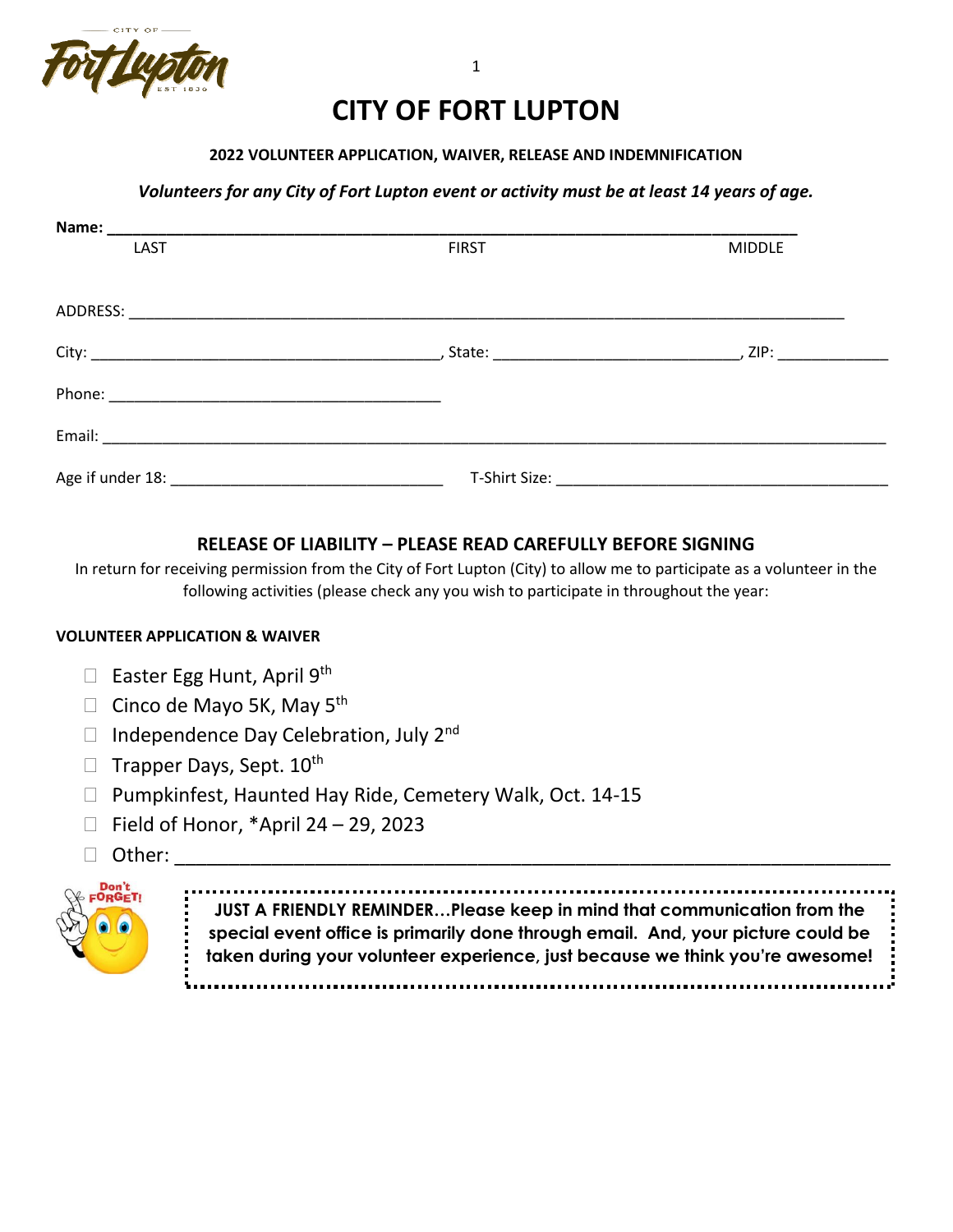#### **I. RELEASE OF LIABILITY AND INDEMNIFICATION AGREEMENT: PARTICIPANT MUST READ CAREFULLY BEFORE SIGNING**

In consideration for being permitted to perform the below-described volunteer activities for the City, I hereby acknowledge, represent, and agree as follows:

A. I understand that said activities are or may be dangerous and do or may involve risks of injury, loss, or damage. I further acknowledge that such risks may include but not be limited to bodily injury, personal injury, sickness, disease, death, and property loss or damage. I acknowledge that such risks may arise from a variety of foreseeable and unforeseeable circumstances connected with the use of the activities, including but not limited to the following risks:

B. By signing this **RELEASE AND INDEMNIFICATION AGREEMENT**, I hereby expressly assume all such risks of injury, loss, or damage to me or to any third party arising out of or in any way related to the above-described activities, whether or not caused by the act, omission, negligence, or other fault of the City, its officers, its employees, or by any other cause.

C. By signing this **RELEASE AND INDEMNIFICATION AGREEMENT**, I further hereby waive, and exempt, release, and discharge the City, its officers, and its employees from, any and all claims, demands, and actions for such injury, loss, or damage, arising out of or in any way related to the above-described activities, whether or not caused by the act, omission, negligence, or other fault of the City, its officers, its employees, or by any other cause, excepting only the willful and wanton conduct of the City's officers or employees.

D. I further agree to defend, indemnify and hold harmless the City, its officers, employees, insurers, and selfinsurance pool, from and against all liability, claims, and demands, including any third party claim asserted against the City of Fort Lupton, its officers, employees, insurers, or self-insurance pool, on account of injury, loss, or damage, including without limitation claims arising from bodily injury, personal injury, sickness, disease, death, property loss or damage, or any other loss of any kind whatsoever, which arise out of or are in any way related to the above-described activities, whether or not caused by my act, omission, negligence, or other fault, or by the act, omission, negligence, or other fault of the City of Fort Lupton, its officers, its employees, or by any other cause, excepting only the willful and wanton conduct of the City of Fort Lupton's officers or employees.

E. By signing this **RELEASE AND INDEMNIFICATION AGREEMENT**, I hereby acknowledge and agree that said **AGREEMENT** extends to all acts, omissions, negligence, or other fault of the City, its officers, and/or its employees, and that said **AGREEMENT** is intended to be as broad and inclusive as is permitted by the laws of the State of Colorado. If any portion hereof is held invalid, it is further agreed that the balance shall, notwithstanding, continue in full legal force and effect.

F. I understand and acknowledge that the City, its officers, and its employees are relying on, and do not waive or intend to waive by any provision of this **RELEASE AND INDEMNIFICATION AGREEMENT**, the monetary limitations (presently \$350,000 per person and \$990,000 per occurrence) or any other rights, immunities, and protections provided by the Colorado Governmental Immunity Act, C.R.S. §24-10-101 et seq., as amended, or otherwise available to the City of Fort Lupton, its officers, or its employees.

G. Use of Images: Your attendance and participation in City events and programs could result in the use of your image for event promotions, social media, website, videos, etc., and acceptance of this policy grants permission for the City to use your image accordingly. You understand that no royalty, fee, or other compensation shall be payable to you by reason of such use. Your attendance releases and discharges its employees, representatives, and other related parties from any and all claims, demands, causes of action, and costs of any nature arising from or related to the use, reuse, and publication of aforesaid images, including but not limited to claims for libel. **No personal and/or identifying information will be released to the public without your permission (see permissions below).**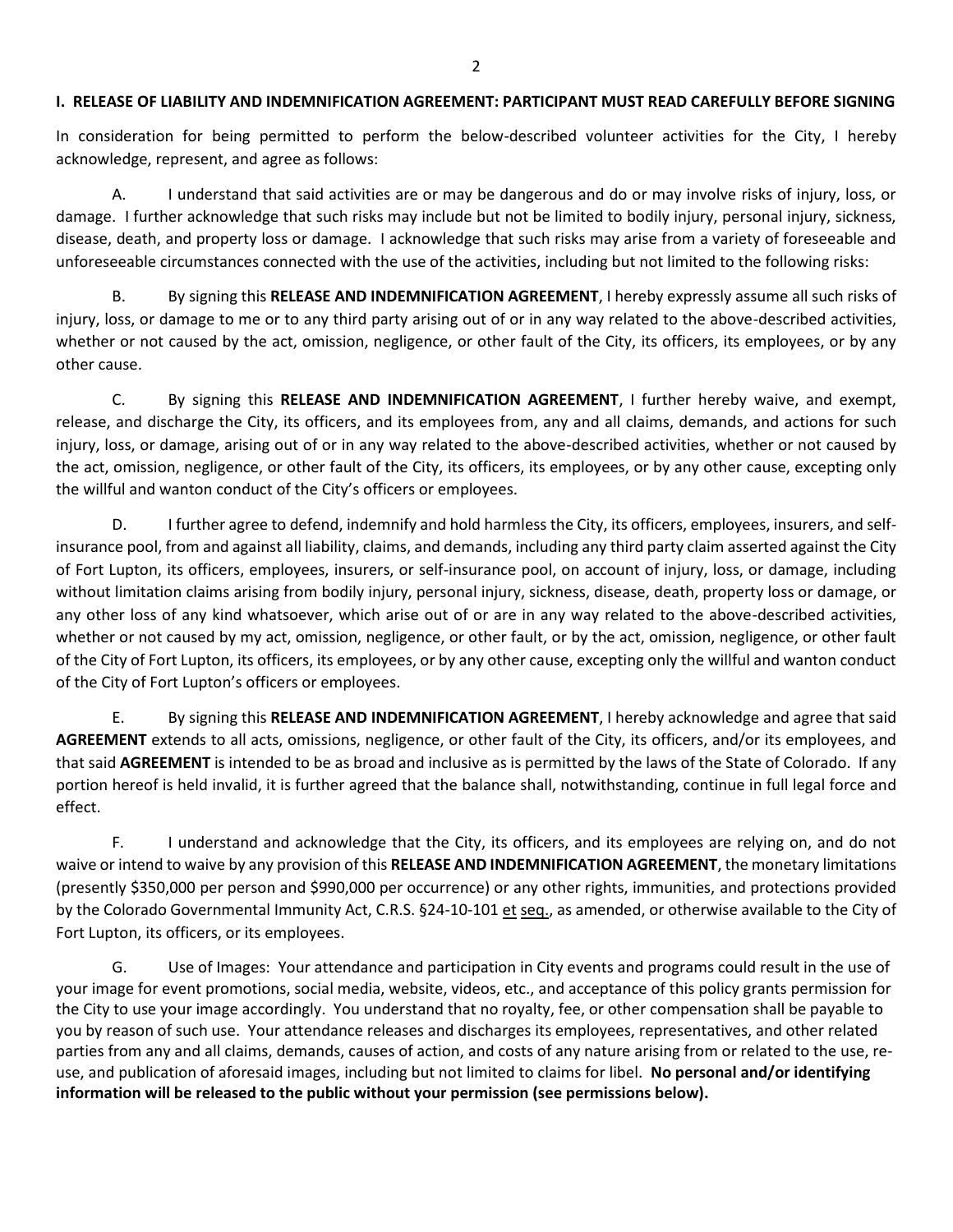H. I understand and agree that this **RELEASE AND INDEMNIFICATION AGREEMENT** shall be governed by the laws of the State of Colorado, and that jurisdiction and venue for any suit or cause of action under this Agreement shall lie in the courts of Fort Lupton, Colorado

I. This **RELEASE AND INDEMNIFICATION AGREEMENT** shall be effective as of the date set forth below and shall be binding upon me, my successors, representatives, heirs, executors, assigns, and transferees.

## **II. PARTICIPANT SIGNATURE AND DATE**

I hereby acknowledge and agree that I have read and understood, and voluntarily agreed to the foregoing waiver, release indemnification agreement, and that this agreement shall be binding on me, my successors, representatives, heirs, executors, assigns and transferees.

Participant - Print Name:\_\_\_\_\_\_\_\_\_\_\_\_\_\_\_\_\_\_\_\_\_\_\_\_\_\_\_\_\_\_\_\_\_\_\_\_\_\_\_\_\_\_\_\_\_\_\_\_\_\_\_\_\_\_\_\_\_\_\_\_\_\_\_\_\_\_\_\_\_\_\_\_\_\_\_\_\_\_ Participant's Signature:\_\_\_\_\_\_\_\_\_\_\_\_\_\_\_\_\_\_\_\_\_\_\_\_\_\_\_\_\_\_\_\_\_\_\_\_\_\_\_\_\_\_\_\_\_\_\_\_\_\_\_\_\_\_\_\_\_\_\_\_\_\_\_\_\_\_\_\_\_\_\_\_\_\_\_\_\_\_\_

Date of Signature:\_\_\_\_\_\_\_\_\_\_\_\_\_\_\_\_\_\_

## **PARENT SIGNATURE AND DATE FOR PARTICIPANT UNDER 18 YEARS OLD**

**By signing below, I acknowledge that I am the parent of the above-named participant as the term "parent" is defined in C.R.S. Section 13-22-107(2)(b), and in addition to the execution of the foregoing on behalf of the participant, I hereby waive and release any prospective claim of the participant against the City, its officer(s) and its employees for negligence, to the extent provided by C.R.S. Section 13-22-107(3), in collection with the above –described activities.**

**PARENT – Print Name:**  $\blacksquare$ **Parent's Signature:**  $\blacksquare$ **Date: \_\_\_\_\_\_\_\_\_\_\_\_\_\_\_\_\_\_\_\_\_\_\_\_\_\_\_\_\_\_\_\_\_\_\_\_\_\_\_\_\_\_\_\_\_\_\_**

**Emergency Contact Number: Letter Contact 2 and 2 and 2 and 2 and 2 and 2 and 2 and 2 and 2 and 2 and 2 and 2** 

**Phone: \_\_\_\_\_\_\_\_\_\_\_\_\_\_\_\_\_\_\_\_\_\_\_\_\_\_\_\_\_\_\_\_\_\_\_\_\_\_\_\_\_\_\_\_\_\_**



*Please note, that in the process of hosting events, your picture could be taken and used in public relations materials, social media and general media coverage.*

*\_\_\_\_\_\_\_\_\_\_\_\_\_\_\_\_\_\_\_\_\_\_\_\_\_\_\_\_\_\_\_\_\_\_\_\_\_\_\_\_\_\_\_\_\_\_\_\_\_\_\_\_\_\_\_\_\_\_\_\_\_\_\_\_\_\_\_\_\_\_\_\_\_\_\_\_\_\_\_\_\_\_\_\_\_\_\_\_\_\_\_\_\_\_\_\_\_\_*

- *I do NOT wish to be placed on an email or mailing list for future events.*
- *I do NOT give permission for media coverage of myself and/or my minor child/ward to be disseminated for public relation*

City of Fort Lupton, Christy Romano, Special Events Coordinator, 203 S. Harrison Ave., Fort Lupton, CO 80621

Phone: 720-928-4071, eMail: [cromano@fortluptonco.gov](mailto:cromano@fortluptonco.gov) \* www.fortluptonco.gov/events